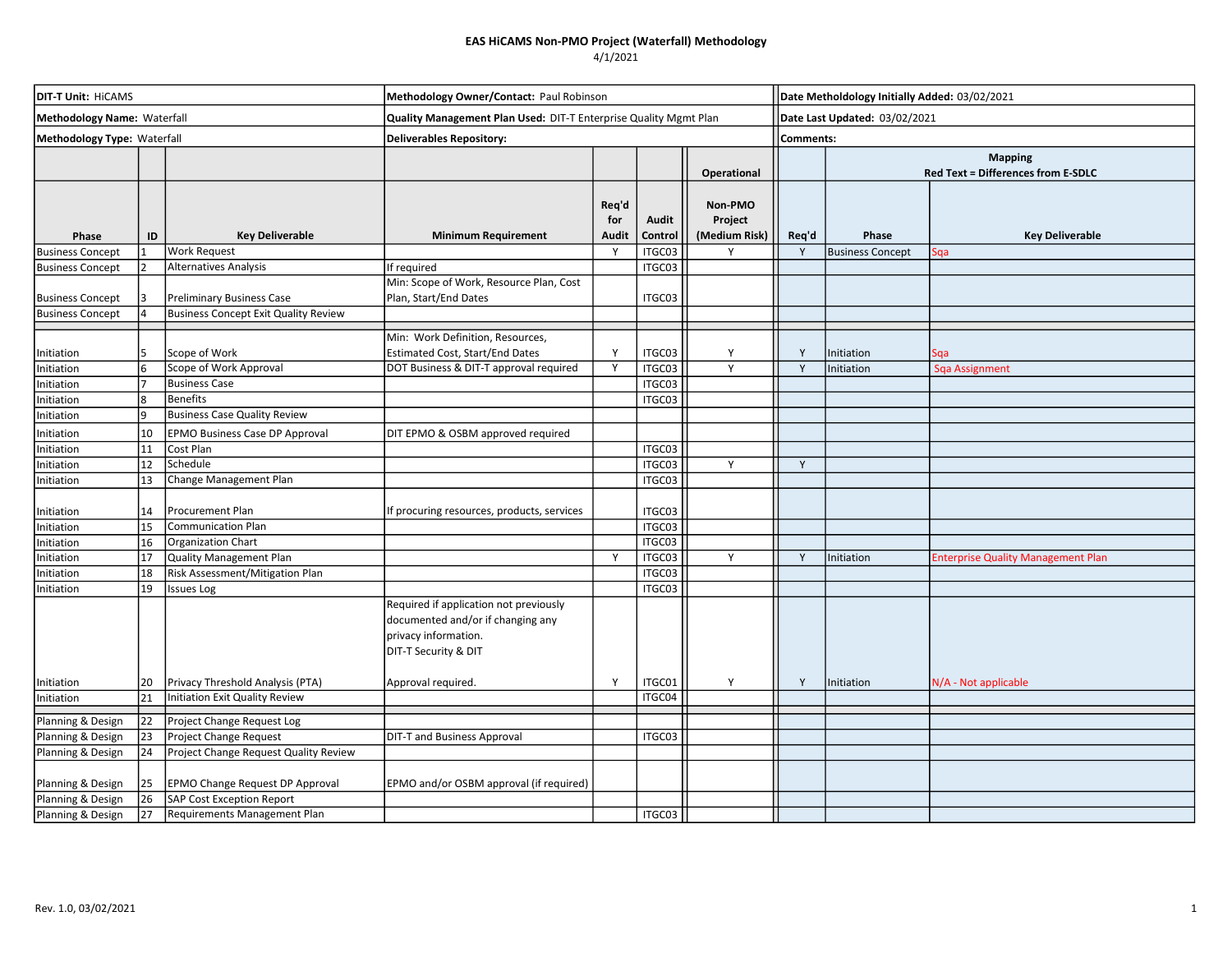#### EAS HiCAMS Non-PMO Project (Waterfall) Methodology 4/1/2021

**Operational** Phase ID Key Deliverable Minimum Requirement Req'd for Audit Audit Control Non-PMO Project (Medium Risk) Req'd Phase Requires Rey Deliverable Mapping Red Text = Differences from E-SDLC Planning & Design | 28 | Requirements Must be approved by Business and other stakeholders, including Architecture, Security, Infrastructure, etc. The Manus of the V ITGC01 ITGC02 ITGC03  $\begin{vmatrix} 1 & 1 \end{vmatrix}$  Y Planning & Design Business Rule Document Planning & Design | 29 | Requirements Approval Required on all sizes of work except on small operational work, this may be included in Work Definition.  $\overline{Y}$ ITGC01 ITGC02 ITGC03  $\begin{vmatrix} 1 & 1 \end{vmatrix}$  Y Planning & Design  $\begin{vmatrix} N/A \end{vmatrix}$  - Not applicable Planning & Design | 30 | Requirements Traceability Matrix Planning & Design | 32 | Architecture Design ITGC01 ITGC02 Planning & Design 33 Architecture DP Quality Review If required by EPMO Planning & Design | 34 | EPMO Architecture DP Approval If required by EPMO DIT Architecture Approval required ITGC01 ITGC02 Planning & Design 35 Security DP Quality Review If required by EPMO Planning & Design | 36 | EPMO Security DP Approval If required by EPMO DIT Approval Required ITGC01 ITGC02 Planning & Design | 37 | Architecture Exception Request If required, complete DIT Approval Required Y Y Planning & Design | 38 | NCID Exception Request If required, complete DIT Approval Required  $\vert$  | ITGC01 | Y | Y Planning & Design | 39 | Security Exception Request If required, complete DIT Approval Required  $\vert$  | ITGC01 | | Y | | Y Planning & Design 40 Design Document National Planning Will Conserved Marshall Marshall Y | ITGC03 | Y | | Y | Planning & Design N/A - Maintenance mode primarily Planning & Design 41 Design Approval Business and other stakeholders approvals Y ITGC03 Y Y Planning & Design N/A - Maintenance mode primarily Planning & Design |42 | Business Continuity Plan International If required International International ITGC03 Planning & Design |43 | Disaster Recovery Plan Integration Integrated Integration Integration Integration Integr Planning & Design |44 Training Plan If required If required ITGC03 Planning & Design 45 Test Plan Y Y Planning & Design 46 Acceptance Process and Criteria ITGC03 N 7 7 | Y | Y | Y | Y Planning & Design | 47 | Acceptance Process and Criteria Approval Must be approved by Business and other stakeholders ITGC03 Y Y Planning & Design | 48 | Operational Level Agreement (OLA) Required if there are changes to the current OLA. ITGC04 Y Y Planning & Design | 49 | Operational Level Agreement (OLA) Approval If required Must be approved by IT Stakeholders ITGC04 Y Y Planning & Design 50 Business Approval to Exit P&D **ITGC03** ITGC03 Planning & Design 51 P&D Exit Quality Review **Internal Contract Contract Contract Contract Contract Contract Contract Contract Contract Contract Contract Contract Contract Contract Contract Contract Contract Contract Contr** Planning & Design If RFP required, deliverables below: If RFP required, deliverables below: Planning & Design | 52 | RFP Request for Commodity/Service Form | The COMENT | THE COMENT | Y | | Y | | Y Planning & Design 53 RFP Disaster Recovery Assessment | The COME COME | TGC04 | Y | Y Planning & Design 54 RFP Sourcing Exception Request If required for the RFP ITGC04 Y Y Planning & Design 55 RFP Hosting Exception Request If required for the RFP ITGC04 Y Y Y Y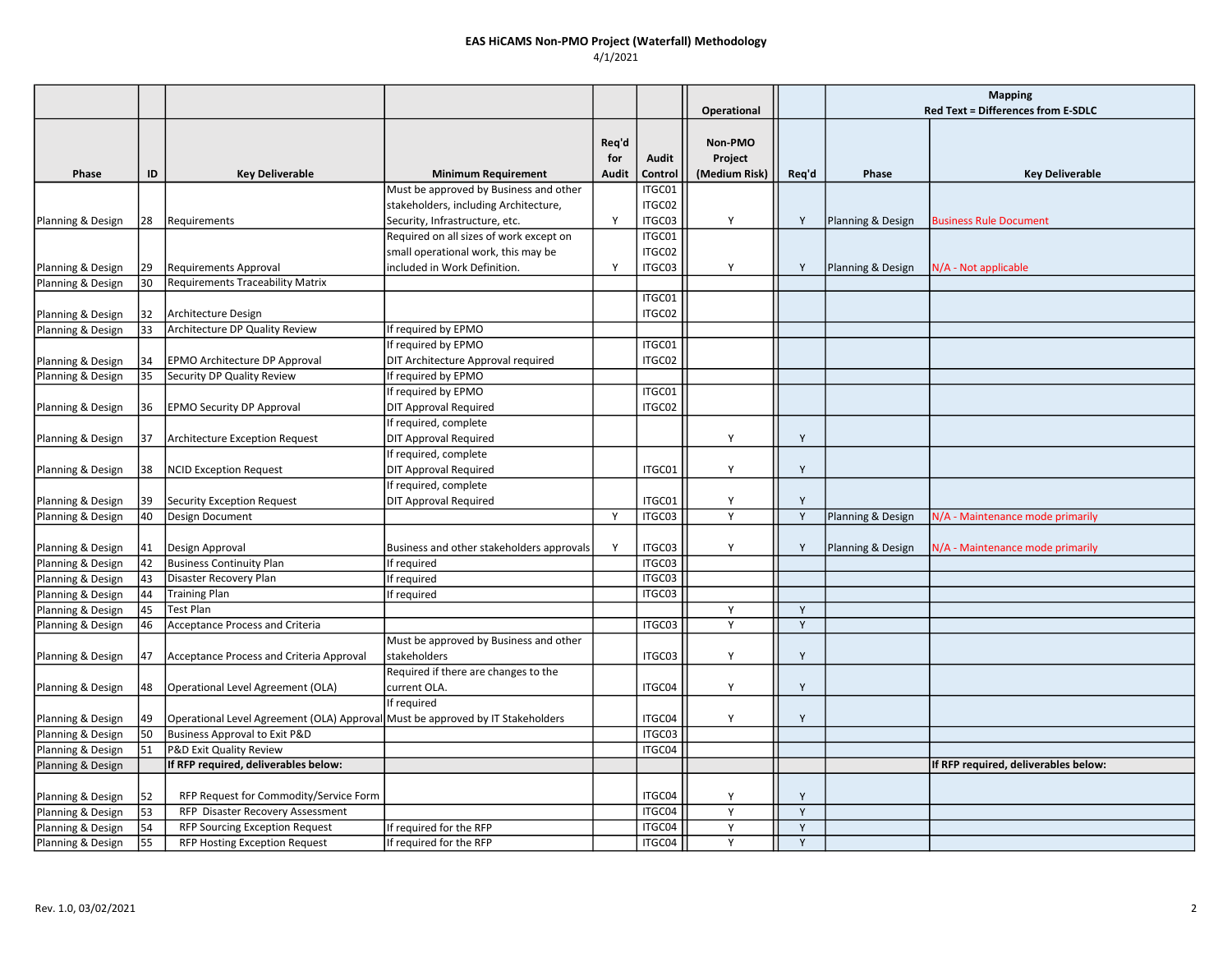### EAS HiCAMS Non-PMO Project (Waterfall) Methodology 4/1/2021

|                   |    |                                                              |                                           |              |                  |               |       | <b>Mapping</b> |                                                              |
|-------------------|----|--------------------------------------------------------------|-------------------------------------------|--------------|------------------|---------------|-------|----------------|--------------------------------------------------------------|
|                   |    |                                                              |                                           |              |                  | Operational   |       |                | Red Text = Differences from E-SDLC                           |
|                   |    |                                                              |                                           |              |                  |               |       |                |                                                              |
|                   |    |                                                              |                                           | Reg'd        |                  | Non-PMO       |       |                |                                                              |
|                   |    |                                                              |                                           | for          | Audit            | Project       |       |                |                                                              |
| Phase             | ID | <b>Key Deliverable</b>                                       | <b>Minimum Requirement</b>                | <b>Audit</b> | Control          | (Medium Risk) | Req'd | Phase          | <b>Key Deliverable</b>                                       |
| Planning & Design | 56 | <b>RFP and Attachments</b>                                   |                                           |              | ITGC03<br>ITGC04 | Y             | Y     |                |                                                              |
| Planning & Design | 57 | RFP Proposal Evaluation Plan                                 |                                           |              | ITGC03<br>ITGC04 | Y             | Y     |                |                                                              |
| Planning & Design | 58 | <b>RFP Content Submission</b>                                |                                           |              |                  |               |       |                |                                                              |
|                   |    |                                                              |                                           |              | ITGC03           |               |       |                |                                                              |
| Planning & Design | 59 | RFP Individual Evaluation Workbooks                          |                                           |              | ITGC04           | Y             | Y     |                |                                                              |
|                   |    | RFP Oral Presentation/Demonstration                          |                                           |              | ITGC03           |               |       |                |                                                              |
| Planning & Design | 60 | Guide                                                        |                                           |              | ITGC04           | Y             | Y     |                |                                                              |
| Planning & Design | 61 | RFP Consensus Evaluation Workbook                            |                                           |              | ITGC03           | Y             | Y     |                |                                                              |
|                   |    | RFP Evaluation Report with Award                             |                                           |              | ITGC03           |               |       |                |                                                              |
| Planning & Design | 62 | Recommendation                                               |                                           |              | ITGC04           | Y             | Y     |                |                                                              |
|                   |    |                                                              | Business and other stakeholders approvals |              | ITGC03           |               |       |                |                                                              |
| Planning & Design | 63 | <b>RFP Evaluation Report Approvals</b>                       | required.                                 |              | ITGC04           | Y             | Y     |                |                                                              |
| Planning & Design | 64 | <b>RFP CIO Presentation</b>                                  |                                           |              |                  | Y             | Y     |                |                                                              |
| Planning & Design | 65 | RFP Evaluation Review Checklist                              |                                           |              |                  |               |       |                |                                                              |
| Planning & Design | 66 | EPMO RFP Review DP Approval                                  | DPMO Approval Required                    |              |                  |               |       |                |                                                              |
|                   |    | EPMO Contract Award Review DP                                |                                           |              |                  |               |       |                |                                                              |
| Planning & Design | 67 | Approval                                                     | <b>DPMO Approval Required</b>             |              |                  |               |       |                |                                                              |
| Planning & Design |    | If Invitation for Bid (IFB) required,<br>deliverables below: |                                           |              |                  |               |       |                | If Invitation for Bid (IFB) required, deliverables<br>below: |
|                   |    |                                                              |                                           |              | ITGC03           |               |       |                |                                                              |
| Planning & Design | 68 | IFB Request for Commodity/Service Form                       |                                           |              | ITGC04           | Y             | Υ     |                |                                                              |
|                   |    |                                                              |                                           |              | ITGC03           |               |       |                |                                                              |
| Planning & Design | 69 | IFB Disaster Recovery Assessment                             | If required for IFB                       |              | ITGC04           | Y             | Υ     |                |                                                              |
| Planning & Design | 70 | <b>IFB Sourcing Exception Request</b>                        | If required for IFB                       |              | ITGC04           | Y             | Y     |                |                                                              |
| Planning & Design | 71 | IFB Hosting Exception Request                                | If required for IFB                       |              | ITGC04           | Y             | Y     |                |                                                              |
|                   |    |                                                              |                                           |              | ITGC03           |               |       |                |                                                              |
| Planning & Design | 72 | <b>IFB and Attachments</b>                                   |                                           |              | ITGC04           | Y             | Y     |                |                                                              |
|                   |    |                                                              |                                           |              | ITGC03           |               |       |                |                                                              |
| Planning & Design | 73 | <b>IFB Statement of Work</b>                                 | May be required for Extensive Services    |              | ITGC04           | Y             | Y     |                |                                                              |
| Planning & Design | 74 | IFB Bid Review Checklist                                     |                                           |              |                  | Y             | Y     |                |                                                              |
|                   |    |                                                              | Business and other stakeholders approvals |              |                  |               |       |                |                                                              |
| Planning & Design | 75 | <b>IFB Award Approval</b>                                    | required.                                 |              | ITGC04           | Y             | Y     |                |                                                              |
|                   |    | IF Request for Quote (RFQ) required,                         |                                           |              |                  |               |       |                | IF Request for Quote (RFQ) required, deliverables            |
| Planning & Design |    | deliverables below:                                          |                                           |              |                  |               |       |                | below:                                                       |
|                   |    |                                                              |                                           |              | ITGC03           |               |       |                |                                                              |
| Planning & Design | 76 | RFQ Request for Commodity/Service Form                       |                                           |              | ITGC04           | Y             | Y     |                |                                                              |
|                   |    |                                                              |                                           |              | ITGC03           |               |       |                |                                                              |
| Planning & Design | 77 | RFQ Disaster Recovery Assessment                             | If required for RFQ                       |              | ITGC04           | Y             | Y     |                |                                                              |
| Planning & Design | 78 | RFQ Sourcing Exception Request                               | If required for RFQ                       |              | ITGC04           | Y             | Y     |                |                                                              |
| Planning & Design | 79 | RFQ Hosting Exception Request                                | If required for RFQ                       |              | ITGC04           | Y             | Y     |                |                                                              |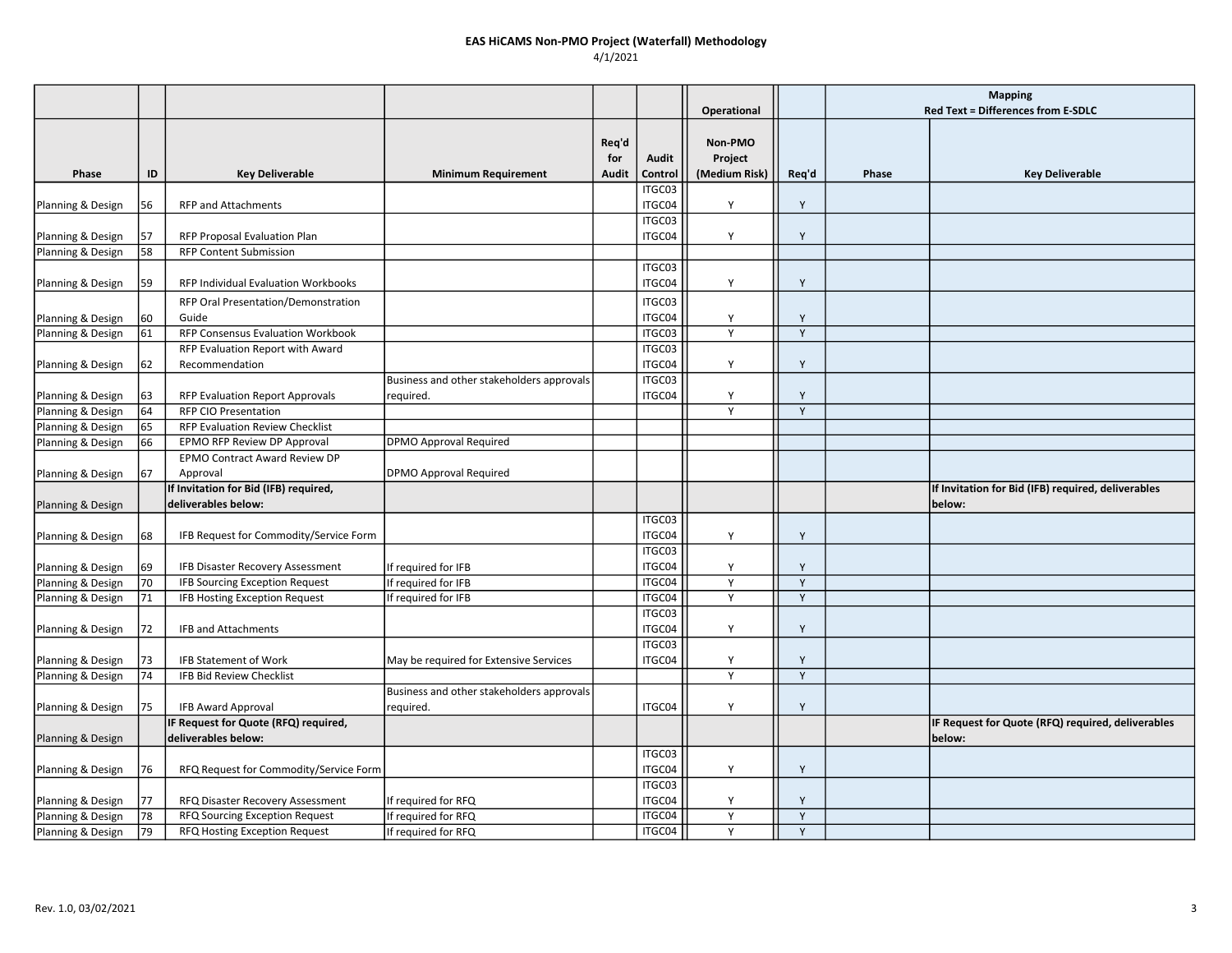### EAS HiCAMS Non-PMO Project (Waterfall) Methodology 4/1/2021

|                   |    |                                                                                     |                                                        |              |                  |                    |       | <b>Mapping</b>  |                                                                              |
|-------------------|----|-------------------------------------------------------------------------------------|--------------------------------------------------------|--------------|------------------|--------------------|-------|-----------------|------------------------------------------------------------------------------|
|                   |    |                                                                                     |                                                        |              |                  | Operational        |       |                 | Red Text = Differences from E-SDLC                                           |
|                   |    |                                                                                     |                                                        | Req'd<br>for | Audit            | Non-PMO<br>Project |       |                 |                                                                              |
| Phase             | ID | <b>Key Deliverable</b>                                                              | <b>Minimum Requirement</b>                             | Audit        | Control          | (Medium Risk)      | Req'd | Phase           | <b>Key Deliverable</b>                                                       |
| Planning & Design | 80 | RFQ and Attachments                                                                 |                                                        |              | ITGC03<br>ITGC04 | Y                  | Y     |                 |                                                                              |
| Planning & Design | 81 | <b>RFQ Market Research</b>                                                          |                                                        |              | ITGC03<br>ITGC04 | Y                  | Y     |                 |                                                                              |
| Planning & Design | 82 | RFQ Estimate or Unofficial Quote                                                    |                                                        |              | ITGC04           | Y                  | Y     |                 |                                                                              |
| Planning & Design | 83 | RFQ Statement of Work                                                               |                                                        |              | ITGC03<br>ITGC04 | Y                  | Y     |                 |                                                                              |
| Planning & Design | 84 | <b>RFQ Quote Review Document</b>                                                    |                                                        |              | ITGC03<br>ITGC04 | Y                  | Y     |                 |                                                                              |
| Planning & Design | 85 | RFQ Award Approval                                                                  | Business and other stakeholders approvals<br>required. |              | ITGC04           | Y                  | Y     |                 |                                                                              |
| Planning & Design |    | <b>If Contract Modifications through</b><br>Amendment required, deliverables below: |                                                        |              |                  |                    |       |                 | If Contract Modifications through Amendment<br>required, deliverables below: |
|                   |    | Amendment Request for                                                               |                                                        |              | ITGC03           |                    |       |                 |                                                                              |
| Planning & Design | 86 | Commodity/Service Form                                                              |                                                        |              | ITGC04           | Y                  | Y     |                 |                                                                              |
|                   |    | Amendment Disaster Recovery                                                         | May be required if change in scope of                  |              | ITGC03           |                    |       |                 |                                                                              |
| Planning & Design | 87 | Assessment                                                                          | work                                                   |              | ITGC04           | Y                  | Y     |                 |                                                                              |
| Planning & Design | 88 | Amendment Sourcing Exception Request                                                | If required for Amendment                              |              | ITGC04           | Y                  | Y     |                 |                                                                              |
| Planning & Design | 89 | Amendment Hosting Exception Request                                                 | If required for Amendment                              |              | ITGC04           | Y                  | Y     |                 |                                                                              |
| Planning & Design | 90 | Amendment and Attachments                                                           |                                                        |              | ITGC03<br>ITGC04 | Y                  | Υ     |                 |                                                                              |
| Planning & Design | 91 | Amendment Market Research                                                           |                                                        |              | ITGC03<br>ITGC04 | Y                  | Y     |                 |                                                                              |
| Planning & Design | 92 | Amendment Estimate or Unofficial Quote                                              |                                                        |              | ITGC03<br>ITGC04 | Y                  | Υ     |                 |                                                                              |
|                   |    |                                                                                     | May be required for additional work                    |              | ITGC03           |                    |       |                 |                                                                              |
| Planning & Design | 93 | Amendment Statement of Work                                                         | within scope of work in existing contract              |              | ITGC04           | Y                  | Y     |                 |                                                                              |
|                   |    |                                                                                     | Business and other stakeholders approvals              |              |                  |                    |       |                 |                                                                              |
| Planning & Design | 94 | Amendment Approval                                                                  | required.                                              |              | ITGC04           | Y                  | Y     |                 |                                                                              |
|                   |    | IF Request for Information (RFI),                                                   |                                                        |              |                  |                    |       |                 |                                                                              |
| Planning & Design |    | deliverables below:                                                                 |                                                        |              |                  |                    |       |                 | IF Request for Information (RFI), deliverables below:                        |
| Planning & Design | 95 | <b>RFI</b>                                                                          |                                                        |              | ITGC03<br>ITGC04 | Y                  | Y     |                 |                                                                              |
|                   |    |                                                                                     |                                                        |              |                  |                    |       |                 |                                                                              |
| Execute & Build   | 31 | Application Architecture Design (AAD)                                               | DIT-T Architecture Approval Required                   | Y            | ITGC01<br>ITGC02 | Y                  | Y     | Execute & Build | <b>Application Architecture Design (AAD)</b>                                 |
| Execute & Build   | 96 | Code Structural Quality Analysis (CAST)<br>Report                                   | If required                                            |              |                  |                    |       |                 |                                                                              |
| Execute & Build   | 97 | Component Integration Test (CIT) Approved                                           |                                                        | Y            | ITGC02           | Y                  | Y     | Execute & Build | <b>Unit Testing</b>                                                          |
| Execute & Build   | 98 | System Integration Test (SIT) Approved                                              |                                                        | Y            | ITGC02           | Y                  | Y     | Execute & Build | <b>Regression Testing</b>                                                    |
| Execute & Build   | 99 | Performance Testing Approved                                                        | If required                                            |              |                  | Y                  | Y     |                 |                                                                              |
| Execute & Build   |    | 100   IT Testing Complete Approval                                                  |                                                        | Y            | ITGC02           | Y                  | Y     | Execute & Build | <b>Test Plans and Results</b>                                                |